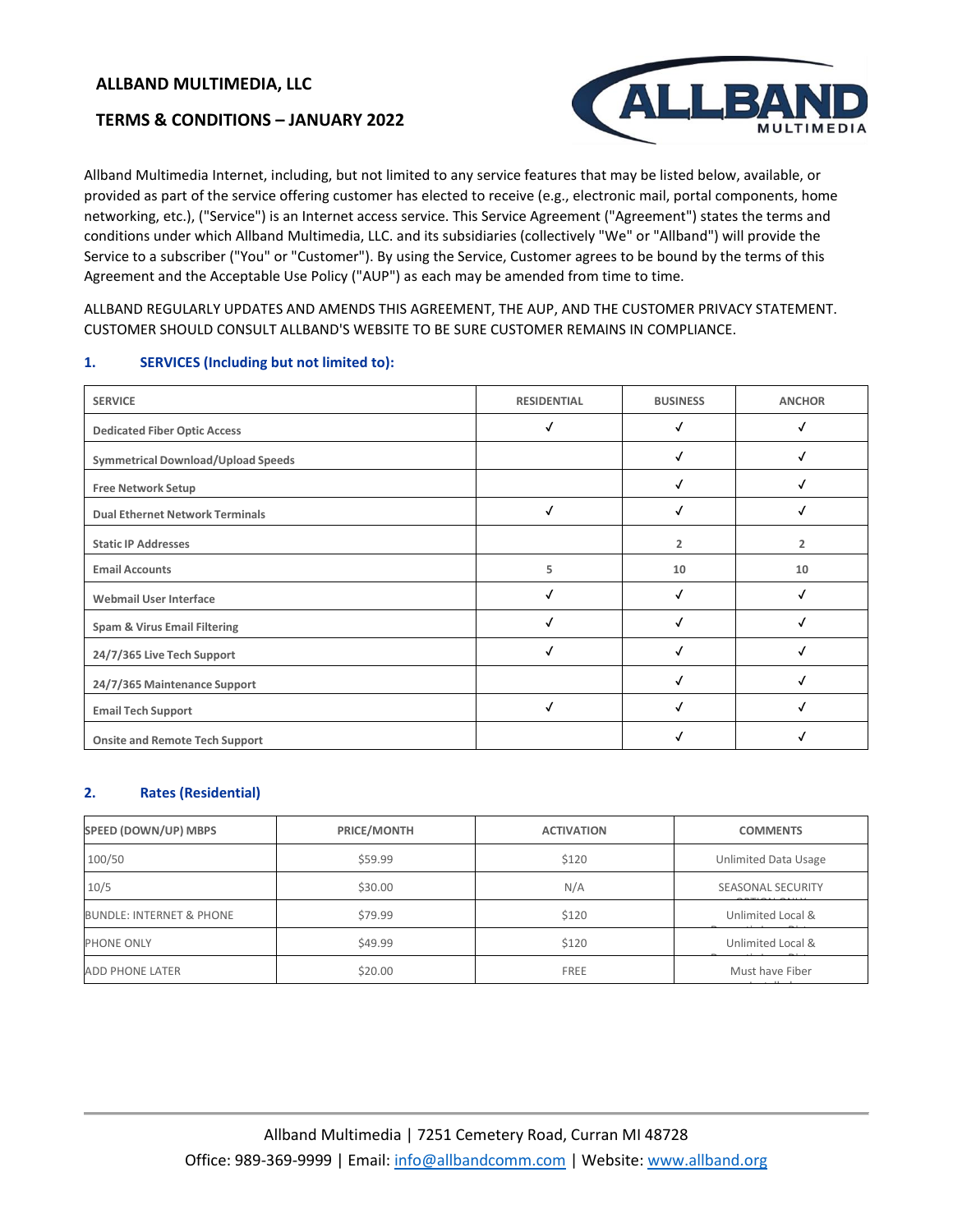# **TERMS & CONDITIONS – JANUARY 2022**



### **3. Rates (Commercial)**

| SPEED (DOWN/UP) MBPS                | PRICE/MONTH | <b>ACTIVATIO</b><br>N | <b>COMMENTS</b>                          |
|-------------------------------------|-------------|-----------------------|------------------------------------------|
| 100/100                             | \$79.99     | \$120                 | Unlimited Data Usage + Static IP         |
| <b>BUNDLE: INTERNET &amp; PHONE</b> | \$119.99    | \$120                 | Unlimited Local & Domestic Long Distance |
| PHONE ONLY                          | \$69.99     | \$120                 | Unlimited Local & Domestic Long Distance |
| <b>SECOND LINE</b>                  | \$49.99     | FREE                  |                                          |
| <b>DEDICATED FAX</b>                | \$9.99      | N/A                   |                                          |
| <b>VIRTUAL FAX</b>                  | \$4.99      | N/A                   |                                          |

| <b>ADDITIONAL SERVICES</b> |                              |
|----------------------------|------------------------------|
| <b>WIRELESS ROUTERS</b>    | LEASE - \$10 MONLTHY         |
| ADDITIONAL EMAIL ADDRESSES | \$1.99 PER ADDRESS PER MONTH |
| <b>COVER ME</b>            | \$9.99 MONTHLY               |

| <b>BILLING RELATED FEES</b>            |                               |
|----------------------------------------|-------------------------------|
| LATE FEE                               | \$5.00 & 1.5% PER MONTH       |
| RE-CONNECT FEE FOR NON-PAYMENT         | \$99.00 PER INSTANCE          |
| SERVICE CHARGE (SEE PARTS D & E BELOW) | \$100 HOURLY (30 MIN MINIMUM) |
| <b>RETURNED CHECK FEE</b>              | \$30.00 PER CHECK             |
| TRUCK CAHRGE (SEE PARTS D & E BELOW)   | \$65.00                       |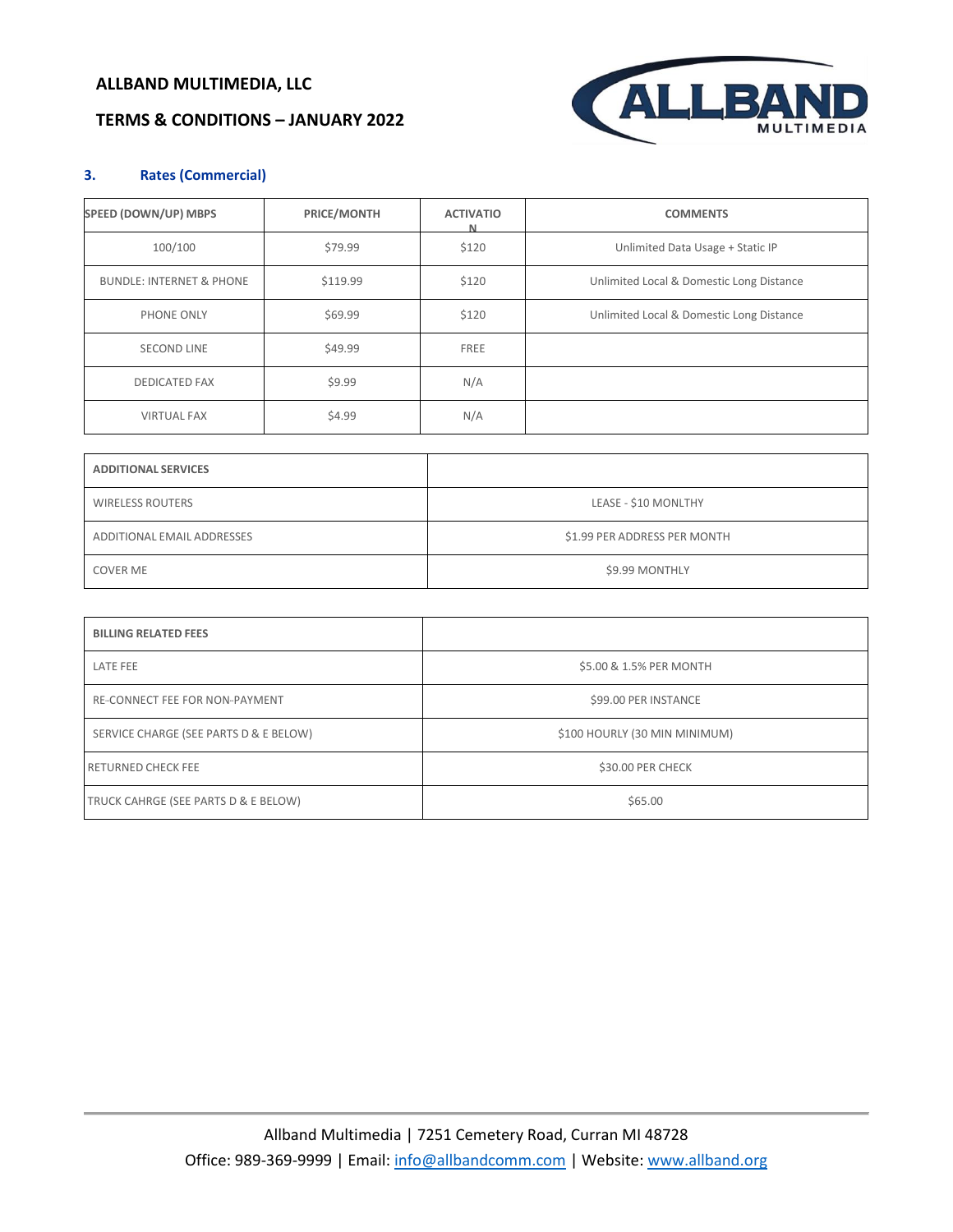# **TERMS & CONDITIONS – JANUARY 2022**



\*Unlimited long-distance calls to continental 48 states. Toll applies to Alaska, Hawaii, and international calling.

+By providing your social security number, you understand that you give permission to Allband to perform a credit check and charge a security deposit if deemed necessary. If a security deposit is deemed necessary, Allband will review the customer's account on an annual basis to determine if the customer has had no more than 3 months with past due balances within the most recent 12 months. If the customer has had 3 months or less that have not had a past due balance, the customer will receive a credit on their next bill to refund the security deposit. If the customer has had more than 3 months that have had a past due balance, the security deposit will remain on the account. If the customer is in default and has been disconnected due to non-payment, the customer surrenders the security deposit to Allband. If the customer disconnects service for any other reason and the account is paid in full, Allband will refund the security deposit.

a) Subject to the terms and conditions of the Company, Applicant will purchase from the Company telecommunications services used on his/her premises and supplied by the Company. Applicant agrees that he/she will pay for such service (and equipment, if applicable) at the rates and charges fixed by the Company in accordance with the lawful orders and directives of the Federal Communications Commission and the Michigan Public Service Commission (MPSC). Applicant will pay a minimum monthly amount as set forth in this agreement. Bills shall be payable immediately upon receipt and past due if not paid by the 20th day of the billing month or after any payment date previously established by agreement between Applicant and the Company. If the bill is not paid when past due, the Company will apply a late payment charge of \$5 and a 1.5% Interest rate each month on the unpaid balance. When the bill becomes past due, the Company may start procedures for disconnection for non-payment. The procedure will include a written ten (10) day notice of disconnection of service, stating the date and time payment must be received in the Company's business office, a \$5 late fee and a

\$10 late letter charge for such notice. If the subscriber does not pay the balance of the bill owing, plus any applicable late charges, or make arrangementswith the Company to make payments, service will be disconnected. Before reconnection, the customer must pay a \$50 reconnect fee. Applicable Service Connection Charges, as set forth in the Rate Schedule of the current terms, will apply to each re-connection of service on paid delinquent accounts.

b) Returned Checks. Allband may charge a \$30 service fee for all returned checks.

c) Taxes, Fees and Government Charges. Customer agrees to pay any sales, use, property, excise or other taxes, franchise fees, and governmental charges (excluding income taxes), arising under this Agreement, including, without limitation, applicable state property taxes. A copy of the Customer's tax exemption document, if applicable, must be provided to Allband to certify tax-exempt status. Tax-exempt status shall not relieve Customer of its obligation to pay any applicable franchise fees.

d) Service Fees: If Customer leases equipment from Allband, additional monthly charges will apply. Allband may also charge a monthly support maintenance fee or a per instance support charge, depending on Customer location, for technical support services related to the Service including, but not limited to, repairs or for any Service features. Allband may change the amount of the standard monthly fee or any applicable monthly maintenance fee upon thirty (30) days written notice. Allband will identify any per instance support charges to Customer prior to providing any technical support that would result in such charge(s). Subject to applicable law, Customer must notify Allband of any billing errors or other requests for refund within thirty (30) days of the date on which the error occurred.

e) Site Visits and Repairs. If Customer's misuse, abuse or modification of the Services, Equipment or Network facilities supplied by Allband necessitates a visit to the Customer site for inspection, correction or repair, Allband shall charge Customer a site visit fee as well as charges for any Equipment or Network repair or replacement necessary to restore Service.

f) Charges forOnlineServices, Internet Transactions or Toll Charges For Dial-Up Service: Through use of the Service, Customer may access certain information, products, and services of others, for which there is a charge. These include, for example, certain on-line services such as America Online. Customer agrees that Customer is solely responsible for all fees or charges for these on- line services, products or information.

g) Credit Inquiries: Customer authorizes Allband to make inquiries and to receive information about Customer's credit experience from others, to enter this information in Customer file, and to disclose this information concerning Customer to appropriate third parties for reasonable business purposes.

h) Payment by ACH Transfer: If Customer makes payment by check, Customer authorizes Allband and its agents to collect this item electronically.

### 1. EQUIPMENT AND MATERIALS

a) To use the Service, Customer must have a personal computer, an Ethernet network interface, and operating system software meeting Allband's then-applicable minimum requirements

b) Allband does not provide technical assistance for third-party hardware or software, including but not limited to home networks other than the Allband Home Networking Service or gaming systems. Any questions concerning third-party hardware or software should be directed to the manufacturer of that product. Allband has no responsibility for the operation or support, maintenance or repair of any equipment, software or services that Customer elects to use in connection with the Services.

c) Customer will not connect any equipment, other than equipment authorized by Allband, to the Allband Network. Customer understands that failure to comply with this restriction may cause damage to the Allband network and subject Customer to liability for damages and/or criminal prosecution. Customer may not alter, modify or tamper with the Equipment or the Service, or permit any other person to do the same that is not authorized by Allband.

d) Customer shall:

i. Safeguard Allband-provided Equipment against others;

ii. Not add other equipment nor move, modify, disturb, alter, remove, nor otherwise tamper with any portion of the Equipment;

iii. Not hire nor permit anyone other than personnel authorized by Allband acting in their official capacity to perform any work on the Equipment; and

iv. Not move nor relocate Equipment to another location or use it at an address other than the Service location without the prior written consent of Allband while purchasing services from Allband Multimedia. Any unauthorized connection or other tampering with the Services, Equipment, any system or its components shall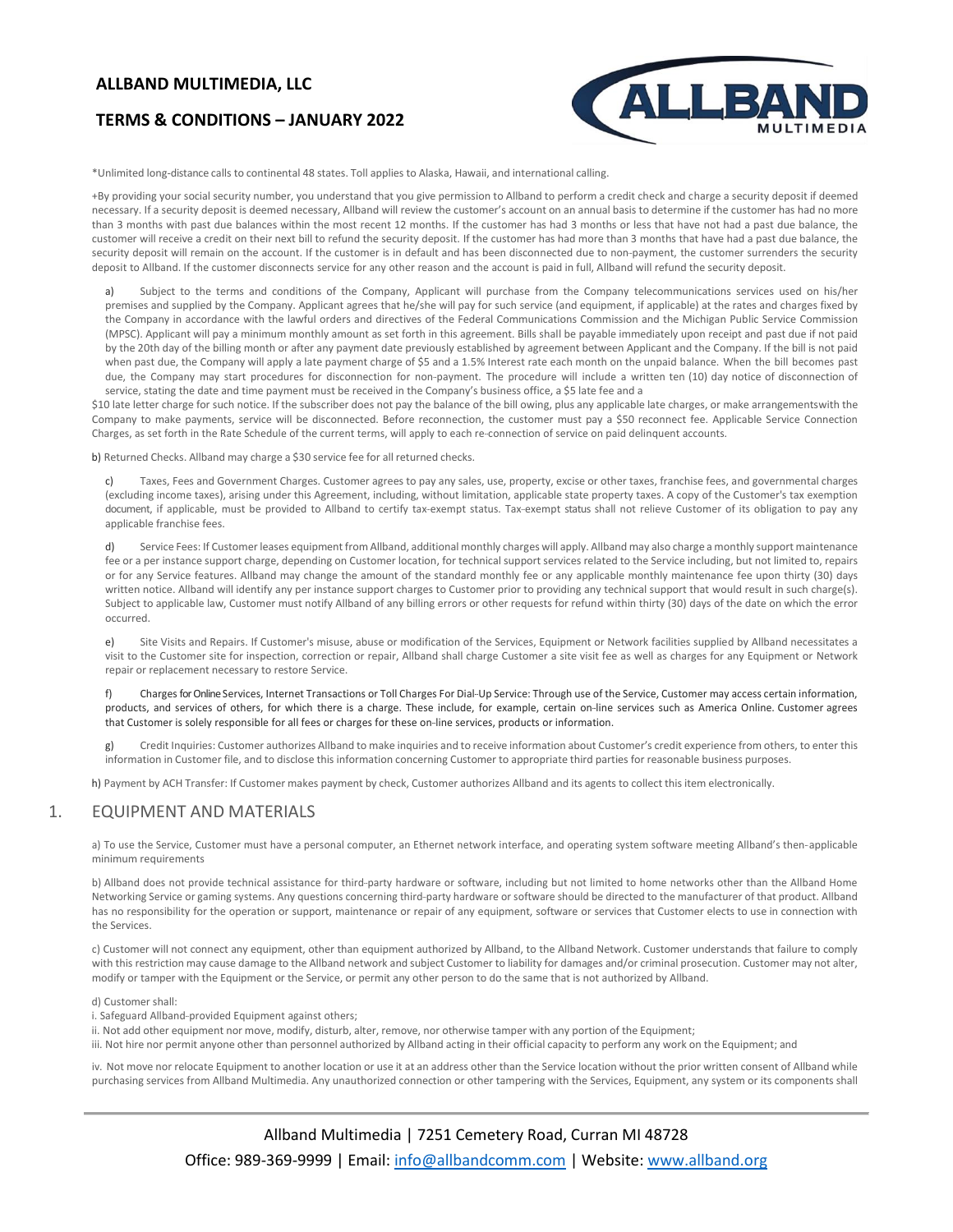# **TERMS & CONDITIONS – JANUARY 2022**



void all applicable warranties.

e) Software: At the time of installation of the Service, Allband may provide Customer with common Allband or third-party software (e.g., a browser and plug-ins) to enable and enhance the Service. Allband does not support third-party software. If Customer has any questions concerning third-party software, Customer should contact the software manufacturer directly. Any and all software provided by Allband is the property of Allband and/or its suppliers and licensors. Allband hereby grants Customer a nonexclusive, nontransferable license to use and to install on Customer's computer system(s) the software for use solely in connection with the Service. Customer's license to use any software provided by Allband and its suppliers and licensors is contingent upon Customer's compliance with all use and other restrictions contained in this Agreement and the Acceptable Use Policy ("AUP"). It is a material breach for Customer to copy, duplicate, reverse engineer or in any way modify, change, tamper with or interfere with any software provided to Customer by Allband. Upon any termination or expiration of this Agreement or the disconnection of Customer's Service, this license will terminate, and Customer agrees to then destroy all copies of the software that were delivered to Customer (including by erasing and deleting the software from Customer's computer system). Customer hereby represents and warrants to Allband that Customer owns the operating system software and associated use/license rights thereto for the computers that are connected to the Allband network.

f) Security: Customer acknowledges and agrees that when using the Service to access the Internet or any other online network or service, there are certain security risks that may enable other Internet users to gain access to or use of Customer's equipment. Customer is responsible for taking and should take all appropriate security measures when using the Service. Customer is responsible for any misuse of the Service that occurs through Customer's account whether by a member of Customer's household or an authorized or unauthorized third-party.

g) Email: Customer may access their Allband e-mail account at mail.allband.org, or by using the user's software application (e.g., Outlook, Outlook Express, and Apple Mail).

h) Applicant, if a landowner, hereby agrees to grant to the Company the right and easement to construct, operate, repair and maintain on his/her premises and in or upon all streets, roads, or highways abutting said premises, its telecommunications distribution and service lines and appliances and also the right to cut or trim trees necessary to keep clear all parts of the telecommunications system.

### 2. GENERAL SUBSCRIBER RESPONSIBILITIES AND WARRANTIES

Customer warrants that he or she is at least 18 years of age.

Customer agrees that the subscription is personal to Customer and agrees not to assign, transfer, resell or sublicense Customer's rights as a subscriber unless specifically allowed by this Agreement. The Service and the Allband Equipment shall be used only by Customer and by members of Customer's immediate household living with Customer at the same address. Customer acknowledges that Customer is executing this Agreement on behalf of all persons who use the Allband Equipment and/or Service by means of the Customer Equipment. Customer agrees that Customer is solely responsible and liable for any and all breaches of the terms and conditions of this Agreement, whether such breach results from Customer's use of the Service or by another using Customer's computer.

The identifying information that Customer has provided and will provide to Allband during the term of this Agreement, including without limitation Customer's legal name, address, telephone number(s), the number of computers on which the Service is being accessed and payment data (including without limitation information provided when authorizing recurring payments) is accurate, complete and current. Customer agrees to promptly notify Allband, in accordance with the terms of this Agreement, upon the occurrence of any change in the status of Customers' account (e.g., change in individuals authorized to use Customer's account) or if there is any change in the information that Customer has provided to Allband. Failure to provide and maintain accurate information constitutes a breach of this Agreement.

Customer agrees that Customer is responsible for anyone using Customer's computer system, password or name or username in connection with the Service and for ensuring that anyone who does use the Service through Customer's computer or access to the Service does so in accordance with the terms and conditions of this Agreement. Customer agrees to take all reasonable measures necessary to ensure the Service is not used by another withoutCustomer's consent.

Allband requires Customer to comply with the terms of Allband's Acceptable Use Policy ("AUP"). A copy of that Acceptable Use Policy can be found on Allband's website and is incorporated into this Agreement by reference. Please review the AUP regularly as Allband updates and amends that policy.

Customer shall be responsible for procuring and installing patches, any and all anti-virus and firewall software/ hardware and operating system patches, up-dates, or supplements that may be necessary for (i) the protection and maximum functionality of Customer's computer and related equipment and (ii) the protection of Allband's network and other customers. For purposes of clarification, Allband hereby disclaims any and all responsibility and liability for any damages that may arise from Customer's failure to procure or install the aforementioned security software and/or hardware.

# 3. MONITORING THE SERVICES AND PRIVACY

Allband is concerned with issues of privacy. Allband has no obligation to monitor content. However, Customer agrees that Allband has the right to monitor the Service (including but not limited to, content and Customer equipment as it may affect the Service from time to time) in accordance with thisAgreement, the AUP and its Policy. A copy of the Privacy Policy can be found on Allband's website at and is incorporated into this Agreement by reference.

Customer also authorizes Allband to make inquiries and to receive information about Customer's credit history from others and to utilize suchinformation in its decision regarding its provision of the Service to Customer. In addition, Customer agrees that Allband may collect and disclose information concerning Customer and Customer's use of the Service in the manner and for the purposes set forth here and in Allband's Internet Service Privacy Statement.

In order to protect the privacy of Customer's account information, Allband may require that Customer use a security code or other method to confirm Customer's identity when requesting or otherwise accessing account information, making changes to the Service or performing other functions related tothe Service through Allband's customer service representatives. Customer may also choose to designate an authorized user of Customer's account (an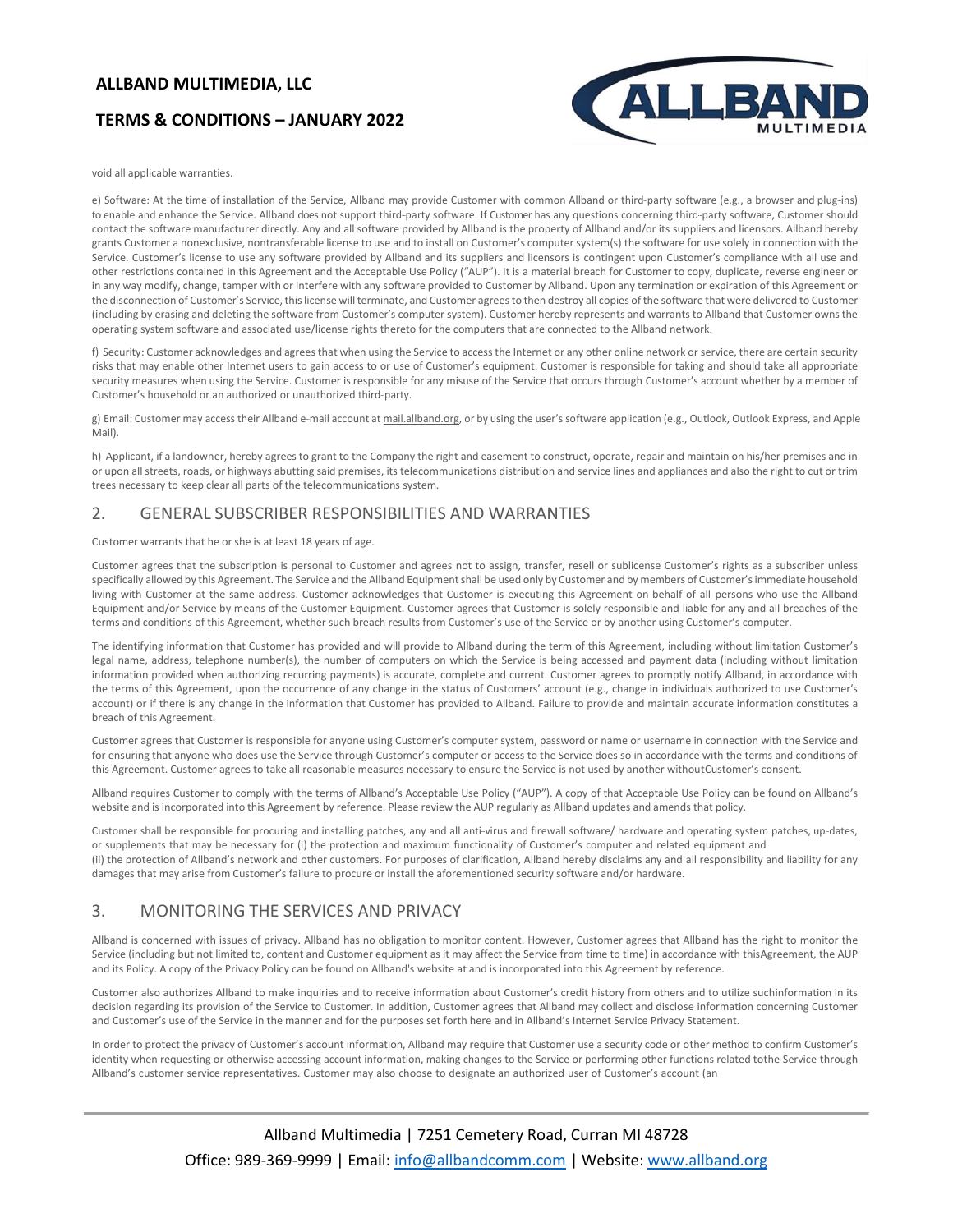# **TERMS & CONDITIONS – JANUARY 2022**



"Authorized User"), who will be able to access Customer's account information and make changes to Customer's account. Once established, an Authorized User will be required to authenticate his/her identity in the same manner as Customer.

# 4. LIMITED WARRANTY – WIRELESS ROUTER

Allband's control, and system failures, modifications, upgrades and repairs.

In the event Customer purchases a wireless router from Allband in conjunction with the Service, Allband provides a limited one (1) year warranty against any defect in materials or workmanship of the router purchased directly from Allband, as long as this router is plugged into a power surge protected socket. This limited warranty shall supersede any and all manufacturer warranties. In the event there is a problem with the router that cannot be corrected either over the telephone or onsite, Allband will replace the equipment with either a new or refurbished unit at Allband's option. In addition, Allband does not guarantee that the equipment it replaces will be the same make or model as the originally purchased equipment. This warranty expressly excludes defects in the router caused by acts of nature, such as, but not limited to, lightning damage; damage from misuse or neglect; water damage; loss of programming or data; or installation. To obtain warranty service, please contact your local Allband office for assistance.

# 5. DISCLAIMER OF WARRANTY AND LIMITED LIABILITY

a) No Warranty: CUSTOMER AGREES THAT CUSTOMER USES THE SERVICE AND ANY SOFTWARE AND EQUIPMENT SUPPLIED BY ALLBAND AT CUSTOMER'SSOLE RISK. THE SERVICE AND ALLBAND EQUIPMENT ARE PROVIDED ON AN "AS-IS BASIS" AND EXCEPT TO THE LIMITED EXTENT SPECIFICALLY STATED IN SECTION 5, IF APPLICABLE, WITHOUT WARRANTIES OF ANY KIND, INCLUDING WITHOUT LIMITATION ANY WARRANTIES OF TITLE, NON-INFRINGEMENT, FITNESS FOR A PARTICULAR PURPOSE AND MERCHANTABILITY. ALLBAND DOES NOT WARRANT UNINTERRUPTED USE OF SERVICE. ALLBAND DOES NOT WARRANT THAT THE SERVICE WILL BE ERROR-FREE OR FREE OF ANY VIRUSES, WORMS, SPAM, POP-UP ADVERTISING, SPYWARE, ADWARE OR OTHER HARMFUL COMPONENTS, EVEN IF COUNTERMEASURES HAVE BEEN DEPLOYED. ALLBAND DOES NOT WARRANT THAT ANY DATA OR FILES CUSTOMER SENDS OR RECEIVES VIA THE SERVICE WILL BE TRANSMITTED IN UNCORRUPTED FORM, WITHIN A REASONABLE TIME, OR FREE FROM UNAUTHORIZED ACCESS BY OTHERS OR THAT OTHER USERS WILL BE UNABLE TO GAIN ACCESS TO CUSTOMER'S COMPUTER. THIS INCLUDES, BUT IS NOT LIMITED TO, INCIDENTS OF FILE SHARING, PRINT SHARING OR USE OF OTHER MEANS THAT ENABLE INTERNET USERS TO GAIN ACCESS TO CUSTOMER'S EQUIPMENT OR TO MONITOR CUSTOMER'S ACTIVITY AND CONDUCT WHILE USING THE **SERVICE** 

CUSTOMER ACKNOWLEDGES AND UNDERSTANDS THAT ALLBAND UTILIZES ANTI-SPAM SOFTWARE AND THAT SUCH SECURITY TECHNOLOGY IS A FEATURE OF THE SERVICE THAT MAY BLOCK INCOMING AND OUTGOING ELECTRONIC MAIL. ALLBAND DOES NOT WARRANT THAT SUCH FEATURE WILL BLOCK ALL UNWANTED MAIL/SPAM OR THAT ALL MAIL THAT IS BLOCKED CONSTITUTES UNWANTED MAIL/ SPAM. CONSISTENT WITH OTHER STATEMENTS SET FORTH IN THIS SECTION, ALLBAND DOES NOT WARRANT THAT SUCH FEATURE WILL BE ERROR-FREE.

In addition, in its sole discretion, Allband may make available to Customer security software, such as anti-virus software, firewall software, "pop-up" advertising blocking software, parental control software, anti-spyware or anti-adware software for Customer's use on Customer's computer system(s) in conjunction with the Service. Any such security software provided by Allband to Customer is intended to provide only a minimal level of protection to Customer's computer system(s). CUSTOMER UNDERSTANDS AND AGREES THAT ALLBAND AND ITS THIRD-PARTY SUPPLIERS OF ANY SUCH SECURITY SOFTWARE DO NOT GUARANTEE ITS ACCURACY, EFFICACY OR PERFORMANCE. CUSTOMER UNDERSTANDS AND AGREES THAT ALLBAND AND ITS THIRD- PARTY SUPPLIERS ARE NOT RESPONSIBLE FOR ANY DAMAGE TO CUSTOMER'S COMPUTER SYSTEM(S) OR THE INFORMATION STORED ON IT THAT MAY RESULT FROM THE SECURITY SOFTWARE OR ITS NON-PERFORMANCE.

When Customer uses the Service and/or accesses Allband web sites, Customer may encounter links allowing Customer to visit web sites operated or owned by third parties ("Third Party Site(s)"). Allband provides these links as a convenience, and they are not under the control or ownership of Allband. The presence of a link to any Third-Party Site is not an endorsement by Allband of the Third-Party Site, an acknowledgment of any affiliation with its operators or owners, or a warranty of any type regarding any information or offer on the Third-Party Site. Customer's use of any third-party site is governed by the various legal agreements and policies posted at that web site.

CUSTOMER UNDERSTANDS AND AGREES THAT ALLBAND DOES NOT GUARANTEE THAT ANY PARTICULAR AMOUNT OF BANDWIDTH ON THE ALLBAND NETWORK OR THAT ANY SPEED OR THROUGHPUT OF CUSTOMER'S CONNECTION TO THE ALLBAND NETWORK WILL BE AVAILABLE TO CUSTOMER. Customer understands and agrees that the speed of the Service provided at Customer's site will vary depending upon a number of factors, including Customer's computer system(s) and associated equipment, Internet traffic, and other factors such as system capacity limitations, governmental actions, events beyond

Customer understands that Allband may use various tools and techniques in order to efficiently manage its networks and to ensure compliance with Allband's AUP ("Network Management Tools"). These may include detecting malicious traffic patterns and preventing the distribution of viruses or other malicious code and managing network resources through techniques such as limiting the number of peer- to-peer sessions Customer can conduct at the same time, limiting the aggregate bandwidth available for certain usage protocols such as peer-to-peer and newsgroups, and such other Network Management Tools as Allband may from time to time determine appropriate.

Customer further understands and agrees that, to allocate bandwidth across all of its users, Allband may employ traffic- management technology which technology may materially slow the uploading of certain files.

b) Limitation of Liability/Exclusive Remedy: ALLBAND'S ENTIRE LIABILITY AND CUSTOMER'S EXCLUSIVE REMEDY WITH RESPECT TO THE USE OF THE SERVICE OR ITS SOFTWARE AND EQUIPMENT, OR ANY BREACH BY ALLBAND OF ANY OBLIGATION ALLBAND MAY HAVE UNDER THIS AGREEMENT, SHALL BE CUSTOMER'S ABILITY TO TERMINATE THE SERVICE OR TO OBTAIN THE REPLACEMENT OR REPAIR OF ANY DEFECTIVE SOFTWARE OR EQUIPMENT PROVIDED BY ALLBAND TO CUSTOMER. IN ADDITION, ALLBAND SHALL NOT BE LIABLE FOR DAMAGES FOR FAILURE TO FURNISH, OR THE DEGRADATION OR INTERRUPTION OF, ANY SERVICES, FOR ANY LOST DATA OR CONTENT, IDENTIFY THEFT, FOR ANY TV, MONITOR OR SCREEN BURN-IN, PIN MISALIGNMENT, UNEVEN TV, MONITOR OR SCREEN WEAR, STUCK PIXELS, PHOSPHOR BURN, FILES OR SOFTWARE DAMAGE, REGARDLESS OF CAUSE. ALLBAND SHALL NOT BE LIABLE FOR DAMAGE TO PROPERTY OR FOR INJURY TO ANY PERSON ARISING FROM THE INSTALLATION, MAINTENANCE OR REMOVAL OF EQUIPMENT, SOFTWARE, WIRING OR THE PROVISION OF SERVICES.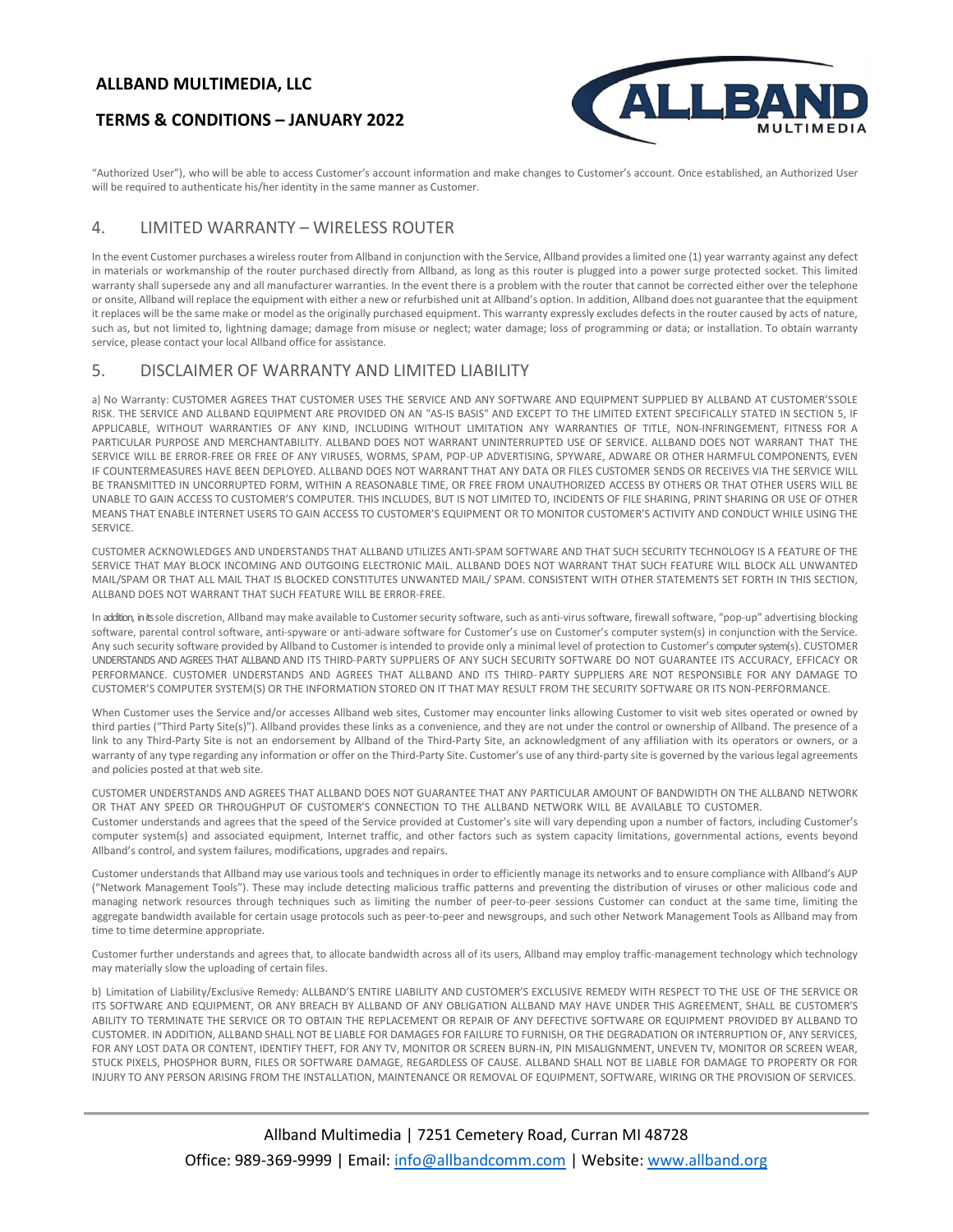### **TERMS & CONDITIONS – JANUARY 2022**



FOR CERTAIN PRODUCT OFFERINGS, ALLBAND MAY OFFER A LIMITED 30-DAY, NO RISK MONEY-BACK GUARANTEE. ANY SUCH LIMITED GUARANTEE IS SUBJECT TO THE SPECIFIC CONDITIONS INCLUDED WITH THE OFFER. IN NO EVENT SHALL ALLBAND LIABILITY TO CUSTOMER FOR ANY CLAIM ARISING .

#### 6. LIMITED WARRANTY – WIRELESS ROUTER

In the event Customer purchases a wireless router from Allband in conjunction with the Service, Allband provides a limited one (1) year warranty against any defect in materials or workmanship of the router purchased directly from Allband, as long as this router is plugged into a power surge protected socket. This limited warranty shall supersede any and all manufacturer warranties. In the event there is a problem with the router that cannot be corrected either over the telephone or onsite, Allband will replace the equipment with either a new or refurbished unit at Allband's option. In addition, Allband does not guarantee that the equipment it replaces will be the same make or model as the originally purchased equipment. This warranty expressly excludes defects in the router caused by acts of nature, such as, but not limited to, lightning damage; damage from misuse or neglect; water damage; loss of programming or data; or installation. To obtain warranty service, please contact your local Allband office for assistance.

### 7. DISCLAIMER OF WARRANTY AND LIMITED LIABILITY

c) No Warranty: CUSTOMER AGREES THAT CUSTOMER USES THE SERVICE AND ANY SOFTWARE AND EQUIPMENT SUPPLIED BY ALLBAND AT CUSTOMER'SSOLE RISK. THE SERVICE AND ALLBAND EQUIPMENT ARE PROVIDED ON AN "AS-IS BASIS" AND EXCEPT TO THE LIMITED EXTENT SPECIFICALLY STATED IN SECTION 5, IF APPLICABLE, WITHOUT WARRANTIES OF ANY KIND, INCLUDING WITHOUT LIMITATION ANY WARRANTIES OF TITLE, NON-INFRINGEMENT, FITNESS FOR A PARTICULAR PURPOSE AND MERCHANTABILITY. ALLBAND DOES NOT WARRANT UNINTERRUPTED USE OF SERVICE. ALLBAND DOES NOT WARRANT THAT THE SERVICE WILL BE ERROR-FREE OR FREE OF ANY VIRUSES, WORMS, SPAM, POP-UP ADVERTISING, SPYWARE, ADWARE OR OTHER HARMFUL COMPONENTS, EVEN IF COUNTERMEASURES HAVE BEEN DEPLOYED. ALLBAND DOES NOT WARRANT THAT ANY DATA OR FILES CUSTOMER SENDS OR RECEIVES VIA THE SERVICE WILL BE TRANSMITTED IN UNCORRUPTED FORM, WITHIN A REASONABLE TIME, OR FREE FROM UNAUTHORIZED ACCESS BY OTHERS OR THAT OTHER USERS WILL BE UNABLE TO GAIN ACCESS TO CUSTOMER'S COMPUTER. THIS INCLUDES, BUT IS NOT LIMITED TO, INCIDENTS OF FILE SHARING, PRINT SHARING OR USE OF OTHER MEANS THAT ENABLE INTERNET USERS TO GAIN ACCESS TO CUSTOMER'S EQUIPMENT OR TO MONITOR CUSTOMER'S ACTIVITY AND CONDUCT WHILE USING THE **SERVICE** 

CUSTOMER ACKNOWLEDGES AND UNDERSTANDS THAT ALLBAND UTILIZES ANTI-SPAM SOFTWARE AND THAT SUCH SECURITY TECHNOLOGY IS A FEATURE OF THE SERVICE THAT MAY BLOCK INCOMING AND OUTGOING ELECTRONIC MAIL. ALLBAND DOES NOT WARRANT THAT SUCH FEATURE WILL BLOCK ALL UNWANTED MAIL/SPAM OR THAT ALL MAIL THAT IS BLOCKED CONSTITUTES UNWANTED MAIL/ SPAM. CONSISTENT WITH OTHER STATEMENTS SET FORTH IN THIS SECTION, ALLBAND DOES NOT WARRANT THAT SUCH FEATURE WILL BE ERROR-FREE.

In addition, in its sole discretion, Allband may make available to Customer security software, such as anti-virus software, firewall software, "pop-up" advertising blocking software, parental control software, anti-spyware or anti-adware software for Customer's use on Customer's computer system(s) in conjunction with the Service. Any such security software provided by Allband to Customer is intended to provide only a minimal level of protection to Customer's computer system(s). CUSTOMER UNDERSTANDS AND AGREES THAT ALLBAND AND ITS THIRD-PARTY SUPPLIERS OF ANY SUCH SECURITY SOFTWARE DO NOT GUARANTEE ITS ACCURACY, EFFICACY OR PERFORMANCE. CUSTOMER UNDERSTANDS AND AGREES THAT ALLBAND AND ITS THIRD-PARTY SUPPLIERS ARE NOT RESPONSIBLE FOR ANY DAMAGE TO CUSTOMER'S COMPUTER SYSTEM(S) OR THE INFORMATION STORED ON IT THAT MAY RESULT FROM THE SECURITY SOFTWARE OR ITS NON-PERFORMANCE.

When Customer uses the Service and/or accesses Allband web sites, Customer may encounter links allowing Customer to visit web sites operated or owned by third parties ("Third Party Site(s)"). Allband provides these links as a convenience, and they are not under the control or ownership of Allband. The presence of a link to any Third-Party Site is not an endorsement by Allband of the Third-Party Site, an acknowledgment of any affiliation with its operators or owners, or a warranty of any type regarding any information or offer on the Third-Party Site. Customer's use of any third-party site is governed by the various legal agreements and policies posted at that web site.

CUSTOMER UNDERSTANDS AND AGREES THAT ALLBAND DOES NOT GUARANTEE THAT ANY PARTICULAR AMOUNT OF BANDWIDTH ON THE ALLBAND NETWORK OR THAT ANY SPEED OR THROUGHPUT OF CUSTOMER'S CONNECTION TO THE ALLBAND NETWORK WILL BE AVAILABLE TO CUSTOMER. Customer understands and agrees that the speed of the Service provided at Customer's site will vary depending upon a number of factors, including Customer's computer system(s) and associated equipment, Internet traffic, and other factors such as system capacity limitations, governmental actions, events beyond Allband's control, and system failures, modifications, upgrades and repairs.

Customer understands that Allband may use various tools and techniques in order to efficiently manage its networks and to ensure compliance with Allband's AUP ("Network Management Tools"). These may include detecting malicious traffic patterns and preventing the distribution of viruses or other malicious code and managing network resources through techniques such as limiting the number of peer- to-peer sessions Customer can conduct at the same time, limiting the aggregate bandwidth available for certain usage protocols such as peer-to-peer and newsgroups, and such other Network Management Tools as Allband may from time to time determine appropriate.

Customer further understands and agrees that, to allocate bandwidth across all of its users, Allband may employ traffic- management technology which technology may materially slow the uploading of certain files.

d) Limitation of Liability/Exclusive Remedy: ALLBAND'S ENTIRE LIABILITY AND CUSTOMER'S EXCLUSIVE REMEDY WITH RESPECT TO THE USE OF THE SERVICE OR ITS SOFTWARE AND EQUIPMENT, OR ANY BREACH BY ALLBAND OF ANY OBLIGATION ALLBAND MAY HAVE UNDER THIS AGREEMENT, SHALL BE CUSTOMER'S ABILITY TO TERMINATE THE SERVICE OR TO OBTAIN THE REPLACEMENT OR REPAIR OF ANY DEFECTIVE SOFTWARE OR EQUIPMENT PROVIDED BY ALLBAND TO CUSTOMER. IN ADDITION, ALLBAND SHALL NOT BE LIABLE FOR DAMAGES FOR FAILURE TO FURNISH, OR THE DEGRADATION OR INTERRUPTION OF, ANY SERVICES, FOR ANY LOST DATA OR CONTENT, IDENTIFY THEFT, FOR ANY TV, MONITOR OR SCREEN BURN-IN, PIN MISALIGNMENT, UNEVEN TV, MONITOR OR SCREEN WEAR, STUCK PIXELS, PHOSPHOR BURN, FILES OR SOFTWARE DAMAGE, REGARDLESS OF CAUSE. ALLBAND SHALL NOT BE LIABLE FOR DAMAGE TO PROPERTY OR FOR INJURY TO ANY PERSON ARISING FROM THE INSTALLATION, MAINTENANCE OR REMOVAL OF EQUIPMENT, SOFTWARE, WIRING OR THE PROVISION OF SERVICES.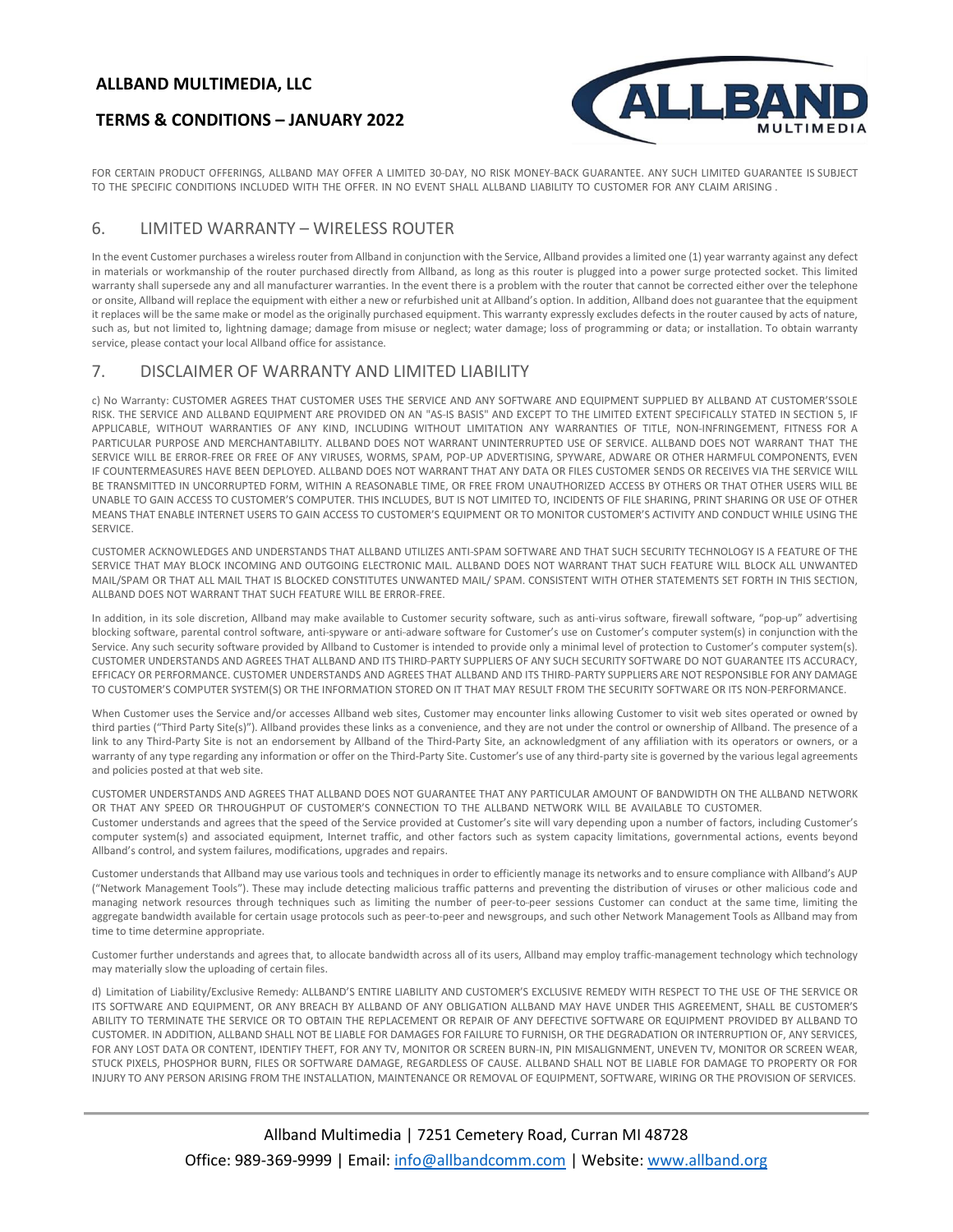# **TERMS & CONDITIONS – JANUARY 2022**



FOR CERTAIN PRODUCT OFFERINGS, ALLBAND MAY OFFER A LIMITED 30-DAY, NO RISK MONEY-BACK GUARANTEE. ANY SUCH LIMITED GUARANTEE IS SUBJECT TO THE SPECIFIC CONDITIONS INCLUDED WITH THE OFFER. IN NO EVENT SHALL ALLBAND LIABILITY TO CUSTOMER FOR ANY CLAIM ARISING

OUT OF THIS AGREEMENT EXCEED THE AMOUNT PAID BY CUSTOMER TO ACCESS AND USE THE SERVICE FOR A PERIOD OF THREE MONTHS. CUSTOMER HEREBY RELEASES ALLBAND FROM ANY AND ALL OBLIGATIONS, LIABILITIES AND CLAIMS IN EXCESS OF THIS LIMITATION.

IN NO EVENT SHALL ALLBAND BE LIABLE FOR ANY BREACH OF WARRANTY, DIRECT, INDIRECT, CONSEQUENTIAL, EXEMPLARY, SPECIAL, LOST PROFITS, OR PUNITIVE DAMAGES WITH REGARD TO THE INSTALLATION, OUTAGE, MAINTENANCE, USE, FAILURE OR REMOVAL OF THE SERVICE, EVEN IF DAMAGE RESULTS FROM THE NEGLIGENCE OR GROSS NEGLIGENCE OF ALLBAND, ITS EMPLOYEES OR AGENTS.

CUSTOMER ACKNOWLEDGES AND AGREES THAT ALLBAND HAS SET ITS PRICING FOR THE SERVICE AND ENTERED INTO THIS AGREEMENT IN RELIANCE UPON THE LIMITATIONS OF LIABILITY SET FORTH HEREIN, AND THAT THE SAME FORM AN ESSENTIAL BASIS OF THE BARGAIN BETWEEN THE PARTIES. CUSTOMER UNDERSTANDS AND AGREES THAT THE LIMITATIONS AND EXCLUSIONS OF LIABILITY AND DISCLAIMERS IN THE AGREEMENT WILL SURVIVE AND APPLY EVEN IF FOUND TO HAVE FAILED OF THEIR ESSENTIAL PURPOSE.

e) Right of Entry and Damage to Customer's Home or Business Computer During Installation: Customer agrees to permit Allband to enter Customer's home and property at reasonable times to install, connect, disconnect, repair or inspect the equipment used to provide the Service. If Customer is not the owner of the premises upon which the Service is to be installed or serviced, Customer represents and warrants that Customer has obtained the consent of the owner of the premises for Allband personnel and/or its agents to enter the premises for the purposes described above. Allband will not enter Customer's home to install or repair Customer's Service unless an adult is present in Customer's home at the time of the service call. Customer authorizes any other adult resident or guest at Customer's residence to grant Allband access to Customer's premises, if Customer is not at home when Allband makes a service visit. Customer acknowledges and agrees that installation or repair of the Service or Customer's cable system may require Allband personnel and/or its agents to open Customer's computer. Allband neither represents, warrants, nor covenants that such modifications will not disrupt the normal operation of Customer's computer. Allband shall not be liable for any damage, loss or destruction to Customer's home or Customer's computer equipment whatsoever during installation or repair, including but not limited to any damage to, or loss or destruction of, any hardware, software, files or data. Allband is also not responsible for returning Customer's computer to its original configuration. If Customer is not the owner of the premises, Customer shall indemnify and hold Allband harmless from and against any claims of the owner of the premises arising out of the performance of this Agreement.

f) Damage to Equipment Owned by Allband: All equipment provided by Allband shall remain its sole property throughout the term of this Agreement, unless expressly stated otherwise. Customer agrees that Customer will not sell, transfer, lease, assign or otherwise encumber any equipment leased by Allband to Customer. Customer agrees to pay the full retail cost for the repair or replacement of any lost, stolen, damaged or unreturned Equipment, together with any costs incurred by Allband in obtaining or attempting to regain possession of leased equipment.

g) Force Majeure: Customer agrees that Allband will not be liable for any inconvenience, loss, liability or damage resulting from any failure orinterruption of service, directly or indirectly caused by circumstances beyond its control, including but not limited to denial of use of poles or other facilities of a utility company, labor disputes, acts of war, natural causes, mechanical or power failures, or any order, law or ordinance in any way restricting the operation of the Service.

h) Mailbox Deactivation: Customer agrees that Allband owns any and all mailboxes associated with the Service and may reclaim such mailboxes at any time for any reason. Allband may also limit the number of new email addresses that can be created within a 24-hour time period. Customer agrees that if Customer does not access an Allband mailbox for a period of six months, Allband may deactivate the mailbox. Customer understands that Allband will delete the contents of the mailbox, if any, at that time. If after that time, Customer does not access such Allband mailbox for an additional period of three months, Allband shall have the right to reassign such mailbox.

i) Mail Storage: If Customer elects to store electronic mail on Allband's server(s), such electronic mail is subject to deletion three days after Customer first retrieves such electronic mail. Regardless of the retrieval protocol used by Customer, in no event will Allband be responsible for maintaining, and Allband will not guarantee storage of, such electronic mail for any period of time. Allband also reserves the right to enforce email storage limits.

j) Network Security and Management: Customer agrees that Allband may block traffic to and from any source, including, without limitation, the deletion of any electronic mail, as it deems necessary to secure its network and/or eliminate spam. Allband may take other actions, in its sole discretion, to manage or protect its network or to benefit the greatest number of its subscribers, including, but not limited to, traffic prioritization and protocol filtering,and in some instances, suspend or terminate access by Customer to the network. Allband may take these actions, with or without notice, in situations where Allband believes, in its sole discretion, that Customer may harm the Allband network or disrupt the performance of the Service for other users or where Customer is transmitting or is otherwise connected with what Allband considers in its sole discretion to be spam. Customer agrees that Allband is entitled to damages if Customer is transmitting or is otherwise connected with spam. Customer agrees Allband is entitled to actual damages, however, if actual damages cannot be reasonably calculated, Customer agrees to pay Allband liquidated damages of five dollars (U.S. \$5.00) for each piece of spam transmitted from or otherwise connected with Customer's account.

# 8. INDEMNIFICATION

Customer agrees to indemnify and hold harmless Allband, its parents, subsidiaries, members, affiliates, officers and employees from any claims brought against Allband related to Customer's use of the Service or the violation of the Acceptable Use Policy or the Privacy Policy, including, but not limited to, claims that Customer's use of the Service infringed on the patent, copyright, trademark or other intellectual property right of any third party, claims arising from any breach or alleged breach by Customer of this Agreement or the AUP, or any claim resulting from Customer's negligence. Customer agrees to pay any attorneys' fees incurred by Allband in bringing any action related to the Service or a breach of the terms of this Agreement.

# 9. TERMINATION OF SERVICE

a) Customer's Right to Terminate the Service: Customer may terminate the Service at any time by calling Allband customer service. Email submissions to Allband